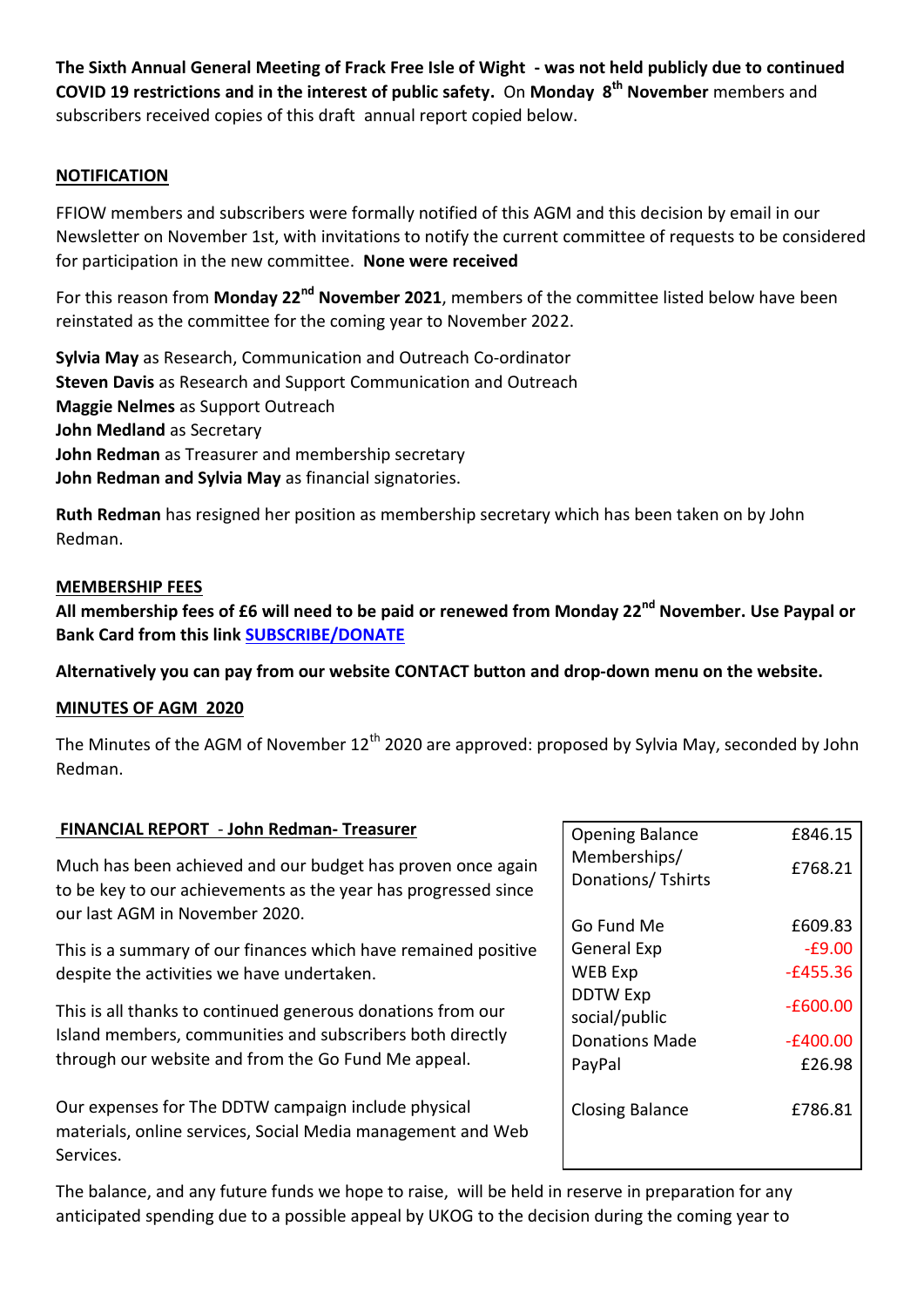November 2022 and/or supporting other issues that may arise to support environmental goals that will benefit the island community and the climate emergency.

We have been able to make donations to affiliated campaigns and services that have supported our work as follows:

1. **Weald Action Group**: who are funding an appeal regarding Surrey County Council's decision to grant UKOG permission to drill 4 more wells at Horse Hill. Sarah Finch from the Horse Hill campaign is challenging the council premise that they did not take into consideration the impacts of future emissions from the use of the oil recovered on National emissions reduction targets.

2. **To the independent journalism of Drill or Drop:** who produce independent online reports of all aspects of oil and gas related activities and policy across the UK . This site is funded solely by public donation and has been an invaluable resource for our campaign since we began in 2015.

3. Finally we gave our social media manager a wedding gift bonus for her hours of help, outside of her contracted time over the past year, which continue to be vital to the success of our campaign.

It appears that UKOG are still struggling to achieve their aims at Horse Hill, Loxley and even now in Turkey where they have had to stop activity to remedy their failure to undertake up to date seismic analysis and are keeping very quiet with oil production still falling. It is estimated that they will be reporting a loss of over £16 million.

Having failed to raise the amounts of funds required by the launch of further shares over the past 6 months, there seems to be very little positivity amongst investors who have seen a drop in value again. Shares now stand at around .013p. It is clearly in the lap of the gods and depends on production results where the share price goes next.

I would doubt there is any oil gushing anytime soon.

# **THE ANNUAL REPORT for the year Nov 2020 to Oct 2021 – The Outreach Team – Sylvia May**

In addition to the continuation of the Covid 19 pandemic, 2021 has seen a massive rise in local, national and international awareness, discussion, reports, actions and campaigns related to the Climate Emergency, leading up to the current COP 26 in Glasgow. This has worked in our favour to support our opposition to UKOG's application.

**This has influenced us and our work over the past 12 months and has seen us focus primarily on 4 areas.**

**1. Research and analysis of UKOG activity, comments for the second consultation period , analysis of updated UKOG reports and plans for the Arreton site, preparation for the planning committee meeting.**

**- Correspondence with planning officers and other agencies, including Southern Water – and the Environment Agency, consultation linked to the UKOG application.**

**- Working in solidarity with other affiliated campaigners with objections and comments for applications at their own fossil fuel exploration sites.** 

- **2. Responding to Local Island political changes and consultations on Policy Updates**
- **3. Raising awareness of changes related to UK and International Policies and Developments within the Environment and Climate Emergency debate.**
- **4. Responding to consultations for Government Policy for the above**

# **CHRONOLOGICAL ACTIVITY for the past 12 months**

 **In December 2020** UKOG applied for 3 licences in Turkey and announced their plan to appeal to the refusal of planning permission for their Loxley Site in Dunsfold, Surrey.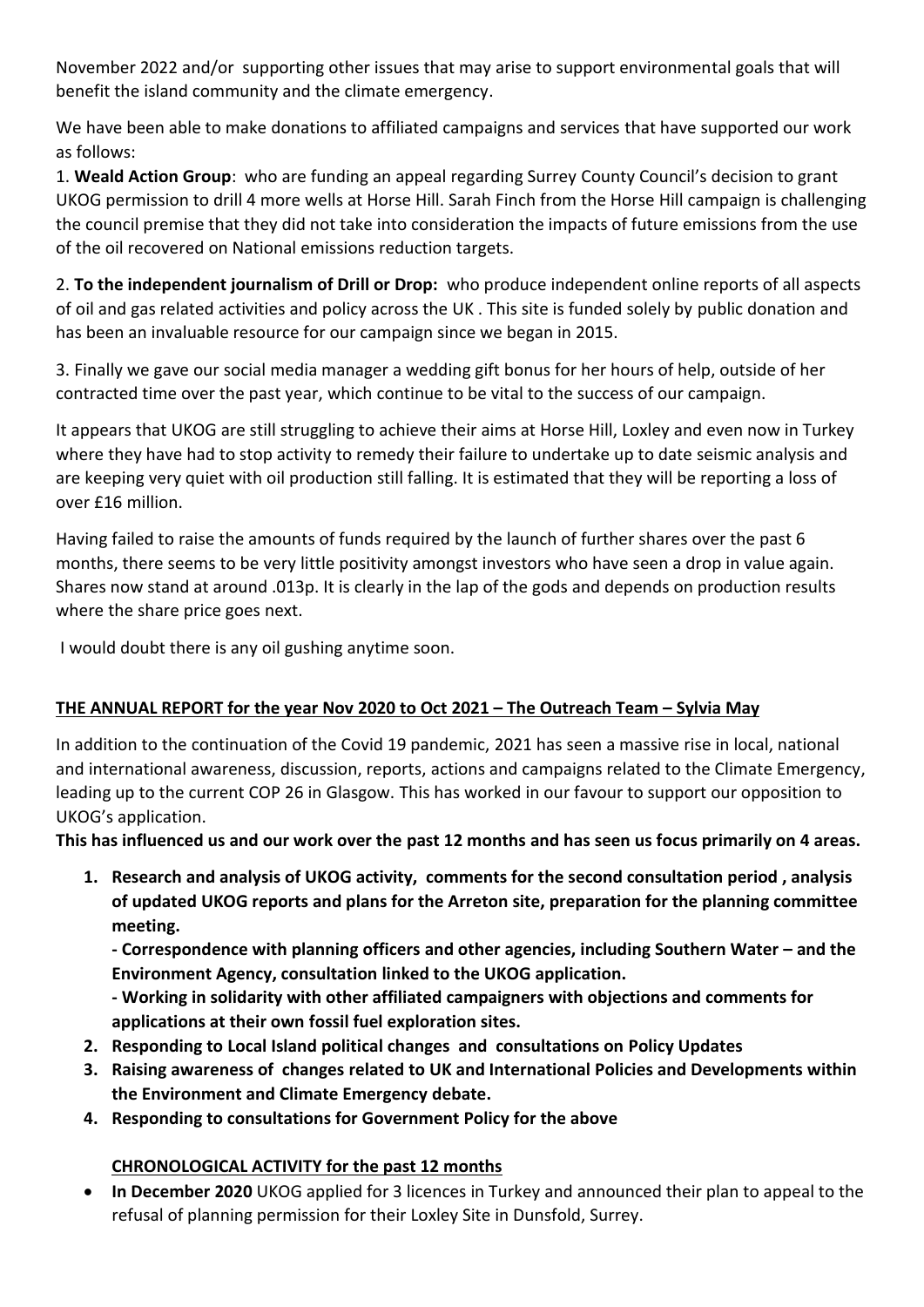**Also in December** IOW planners announced that all revised documentation had been received for the Arreton application and a new consultation period was planned for January 2021 for a period of 5 weeks ending in Februrary 2021.

**Action -** We responded by preparing comments and highlighting key facts for the public to respond to the second consultation during the entire period.

 **Planners agreed in February 2021** to keep the consultation open to allow more comments and report responses to be submitted until the date set for the application to go to the committee. **Action -** Our committee collectively submitted multiple objections to multiple documents, statements and rebuttals of reports as they were posted in the documents section of the application, on behalf of our subscribers and members of the campaign. We wrote personalised comments as individual residents.

# **By 28th October 2021, 3420 objections were recorded on the portal in the documents section and 73 supporting.**

 **During this period** the committee wrote numerous press releases, letters and reports for local and national press, campaign organisers and social media outlets, met with appropriate consultees and worked with media outlets. **See Stephen Davis Report** 

**Additionally The New Island Plan for housing development and planning ,** was submitted by the IWCouncil to the UK Government for ratification and was rejected due to failure to meet quotas for housing development. This meant that a new revised plan had to be prepared. Then came the local election.

## **IOW local elections May 2021.**

**Action -** DDTW contacted all candidates for the May 2021 elections outlining our key concerns for newly appointed councillors.

Given the subsequent changes to the IWCouncil and the need to re-address the rejected Island Housing Development Plan, the planning officers further delayed the Arreton decision to allow the new council to work on the local plan and to ensure that the appropriate Government guideline training for fossil fuel applications was undertaken by new planning committee members.

**Action –** This time delay enabled our members to meet with newly appointed local ward representatives, post election, to outline our purpose and to write to councillors with the latest factual guidance.

 **The Draft Isle of Wight Environment and Climate Emergency Strategy was launched and ratified in June 2021.** This included disincentivising fossil fuel extraction and proposed plans for divesting IWC pension funds from all fossil fuel investment.

Action - We wrote to councillors opening dialogue and supporting and welcoming these incentives. We also wrote to the pension fund committee asking them to act on divesting nearly £19 miilion of their pension fund from all direct and indirect fossil fuel companies. However this was ignored!

 **In June 2021 UKOG applied to the Environment Agency for a drilling permit and a consultation was launched.**

**Action -** In response we researched the EA documentation and supported subscribers to respond to the consultation by preparing comments and factual information for their objections and hosting these online.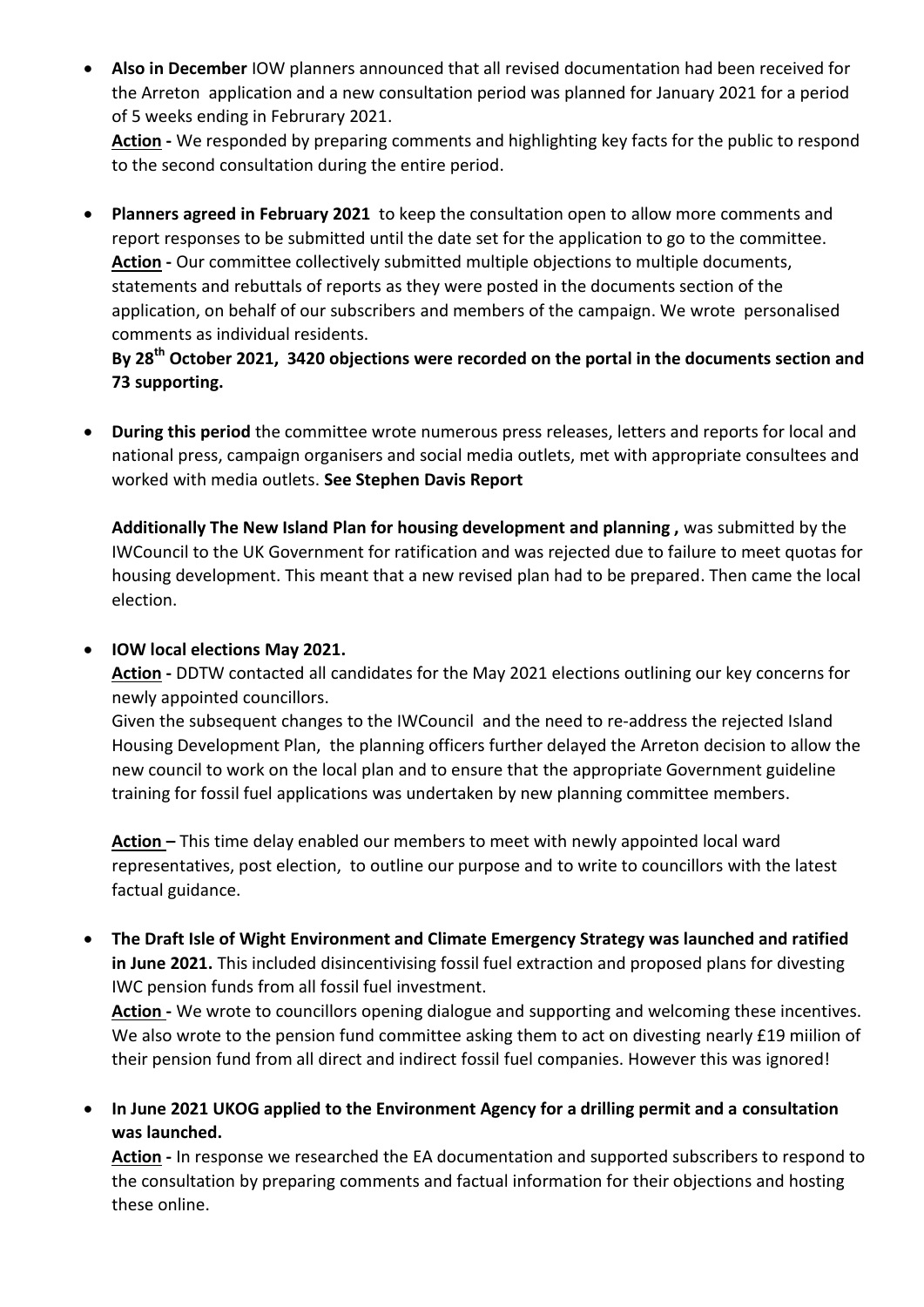We launched press releases and wrote letters to relevant organisations. We wrote our own detailed objection to the EA consultation. We wrote to Southern Water, highlighting 11 points for refusal in evidence submitted in an independent report by a renowned Geophysicist. As a result Southern Water contacted the planning officer with concerns of risk to our major aquifer . The EA decision is still awaited.

 **In August 2021 HM Government released their Hydrogen Strategy** which locks the UK into fossil fuels for the foreseeable future to create Blue Hydrogen without Carbon Capture Use or Storage. **Action -** We worked on this document for weeks and wrote our own objection and comments to the consultation that was open until the beginning of October.

We then prepared information and comments for our subscribers to use online ..... **BUT this was never published** as it was superseded by the public consultation for the **New Island Plan**. **We considered this to be of greater local importance for communities to engage with.**

 **On October 11th 2021 The planning committee date and the Planning Officer's recommendation was published.** 

**Action -** We worked solidly on the Officer's recommendation report, communications with media and councillors and our 3 speakers registered to speak at the meeting and planned our 6 minutes of time in the Council Chamber **– THE REST IS HISTORY.**

# **THE PLANNING COMMITTEE UNANIMOUSLY REJECTED THE APPLICATION – SEE THEIR STATEMENT BELOW**

"The proposed development would cause significant harm to the landscape and visual qualities of the surrounding rural area and thereby compromise the Island's tourism industry. The economic benefits of the proposed development would not outweigh the harm to the integrity of the Island's landscape and Biosphere status. The proposal is therefore contrary to the requirements of policies SP4 (Tourism), SP5 (Environment), DM2 (Design Quality for New Development) and DM12 (Landscape, Seascape, Biodiversity and Geodiversity) of the Island Plan Core Strategy"

# **LOCAL COMMUNITY ACTION – Steve Davis – Communication and Outreach**

Outreach activities were very prominent during the last year of the campaign. The foundation work done in previous years had established the DDTW team as a serious operation.

People knew that we were well informed, had a good understanding of the complexities of drilling for oil, the associated risks and impacts, and were worth listening to.

This enabled us to have meaningful discussions at several levels of influence; parish councils, county councillors, local journalists, radio and tv reporters from national and international outlets were all in the mix during the hectic final months.

Social media also played a significant role in raising the profile of the campaign and the level of direct engagement from the public. Over 3,400 individual written objections made this by far the most objected-to planning application ever considered on the Island.

I'd like to give special mention to Suzie Ellis who was elected as the county councillor for the newly created Central Rural ward in May 2021.

Straight in at the deep end with this and other major issues to grapple with, Suzie worked hard to get up to speed with the situation, quickly becoming an articulate and capable opponent of the drilling plans. Her speech to the planning committee was undoubtedly instrumental in influencing the outcome

of **unanimous refusal**, a result that exceeded our highest expectations.

Building awareness and maintaining relationships by communicating honestly and effectively at all levels was a real strength of this campaign and a key factor in our success.